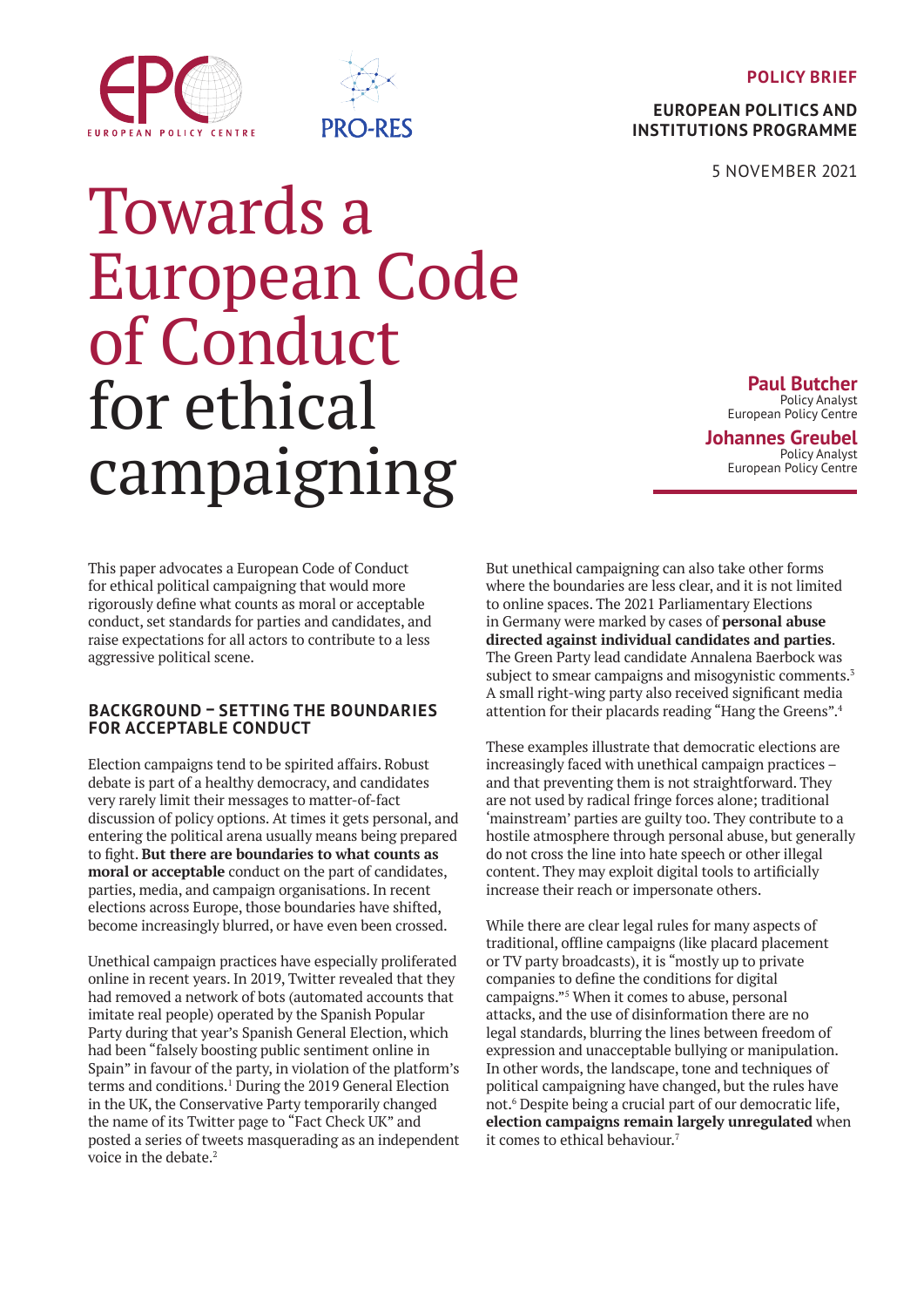'Election integrity' is a subject that receives considerable policy attention, mostly in connection with cybersecurity, disinformation and threats to the rule of law or media freedom. But the integrity of elections also depends on the integrity of candidates. This paper will outline what ethical campaigning should look like, discuss existing initiatives that seek to promote it, and lay out the steps towards improving this aspect of European democratic debate. And, as it is difficult to apply blanket solutions to such a multifaceted problem, it will attempt to identify a process to arrive at a code of ethics at the EU level that is realistic, practical and ultimately enforceable.

# **STATE OF PLAY – FIRST STEPS TOWARDS A SET OF STANDARDS**

#### *Honesty, transparency, decency*

Precisely which actions may be considered ethical or unethical in a political campaign may be subject to some interpretation, but there are **general standards and principles** that have been established in the literature and in practice. The PRO-RES project,<sup>8</sup> for example, established ethical guidelines for policymakers, advisers and researchers trying to influence politics. Its principles do not directly refer to elections, but paired with existing campaigning initiatives, they can contribute to a solid framework for campaign ethics.9

Ethical campaigning supports free, open contestation and pluralistic political processes.10 An ethical campaign would be one in which candidates and parties **avoid deliberately using false, misleading or manipulative content**; party manifestos are evidence-based, and parties not only refrain from spreading disinformation themselves, but distance themselves from it when it emerges in the debate.

In digital campaigns, ethical conduct may also include renouncing manipulative tactics such as the use of **bots or astroturfing.**<sup>11</sup> Although negative campaigning and personal attacks on opponents are part of the political process, campaigning becomes unethical when the **personal integrity** of a candidate is infringed, or arguments include **racist, anti-Semitic or violent content**. 12

Ethical campaigning also requires not only a minimum degree of **transparency**, but the labelling of any partyor campaign-affiliated account, post, or article. Links to affiliated organisations or advertisement partnerships with private companies are to be indicated clearly. In the spirit of an evidence-based political discourse, the **use of properly-cited sources** is important. Finally, ethical campaigning supports the integrity and legitimacy of political processes and does not contribute to any attempts to **prevent and discourage eligible voters** from casting their ballots.

Each of these principles is easy to subscribe to in theory. Their enforcement in practice is often more difficult, as they are partly **subjective in nature and not formally codified**. However, obtaining a declaration of principle

from candidates is a good first step in enforcing positive change. Such a statement can contribute to boosting "public trust and confidence in political parties and fulfil the heightened legal and ethical standards to which voters hold parties and candidates accountable."<sup>13</sup>

#### *From PR stunt to pledge*

During the German elections in 2017, the Green party and SPD candidate Martin Schulz called for a "fairness agreement",<sup>14</sup> but the idea was not taken up by any party. Peter Tauber, then Secretary General of the CDU, even called the idea a "cheap PR stunt",15 mockingly suggesting that it is "remarkable that apparently the SPD has to oblige itself to a fair election campaign."<sup>16</sup>

Four years later, all but one of the largest parties in the *Bundestag* signed pledges for the fair conduct of the 2021 election campaign, indicating a rising awareness of the issue.17 Still, it took a push from civil society to really start the discussion.18 And despite the fact that each of the parties now recognised the importance of such a document, they were **still not able to agree on a unified approach**. Instead, each party developed its own statement.

Even though the individual documents overlap on many issues, not all of them share the same level of commitment. All parties agreed to conduct a fair "competition of arguments" based on facts, not spread disinformation, and take action against hate speech and discriminatory messages. But their commitments regarding microtargeting or the use of bots differed.<sup>19</sup> Many parties did not shy away from including political messages from their election manifestos in the pledges, thus blurring the line between an ethical code of conduct and a campaign document. There was also one conspicuous absence: the far-right Alternative for Germany (AfD).

Among other examples, the only transnational selfcommitment project so far is the "Pledge for Election Integrity", launched in 2019 by the Transatlantic Commission on Election Integrity. The Pledge offers a concise statement, which candidates for any political office can sign, focusing mainly on disinformation and fair digital campaigning. It calls on "all democratic parties, as well as candidates themselves, to commit to take no action to aid and abet those who seek to undermine our democracies."<sup>20</sup> Unlike national efforts, such as the German examples, signatories to the Pledge are individual candidates rather than political parties. However, despite the open-ended nature of the Pledge, in practice it is not open to any candidate in any election: when signing up, the candidate is asked to select a particular election or national context from a drop-down list with limited options.<sup>21</sup>

So far, only about 350 individuals have signed the Pledge. Although signatures from individual candidates are important to personalise the commitments, this suggests that such a code needs **backing from entire parties and their leaderships** to have a sizeable outreach. For lasting impact, it also needs a long-term approach that does not restrict signatories to singular elections.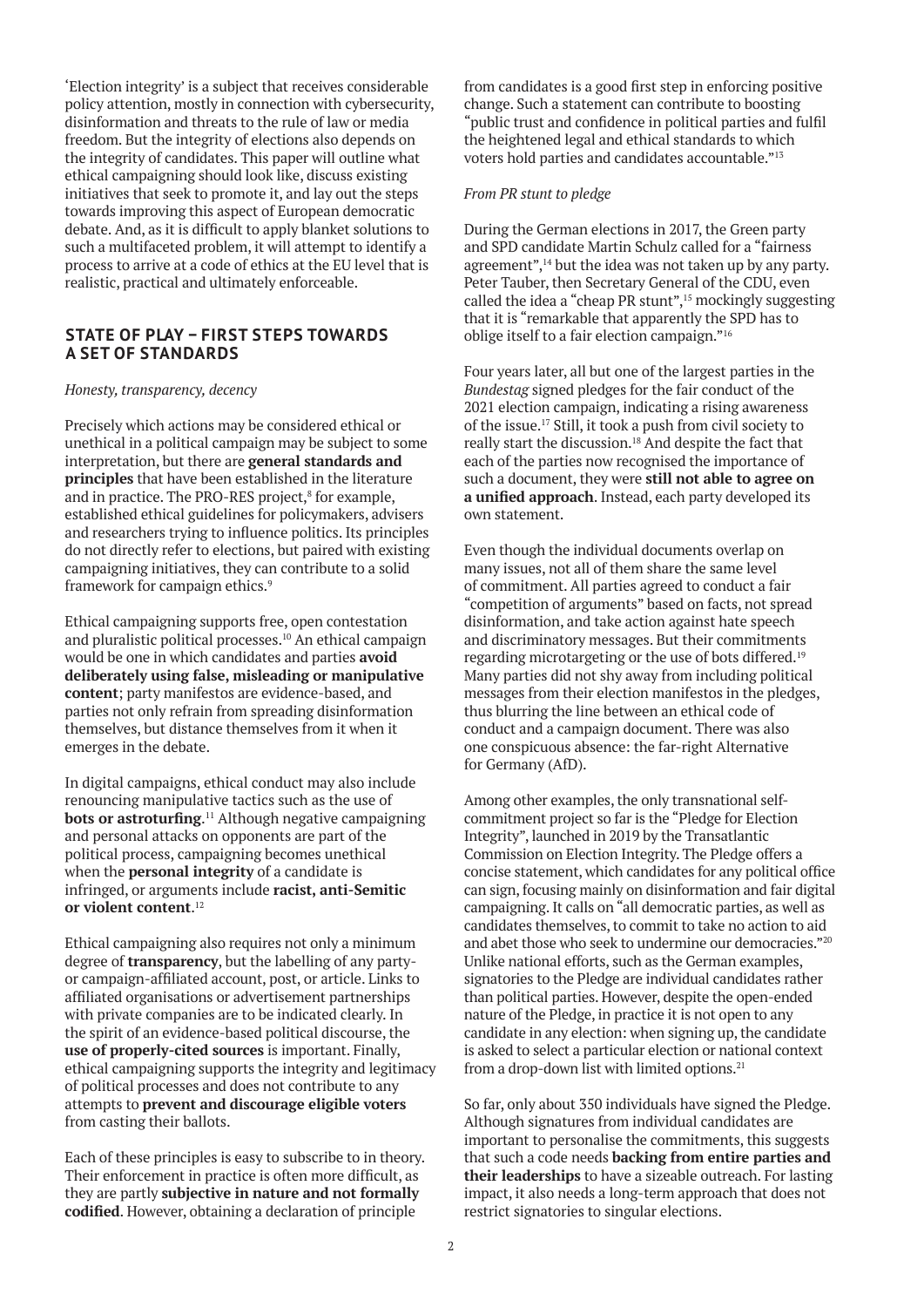Each of the above examples reflects candidates and campaigners becoming more aware of the need to signal their commitment to ethical campaign standards. However, each of them has limitations. Most notably, **radical or populist parties are generally absent from such initiatives**, although three AfD candidates signed the Transatlantic Pledge. It is also clear that the existence of these commitments on a party basis did not prevent widespread unethical behaviour during the German election campaign, especially as much of the questionable material came from independent organisations without any official connection to a particular party.<sup>22</sup> Each of the existing examples are limited in time or connected explicitly to a particular election and were not promoted to the extent that the general public was aware of them. In the case of the Transatlantic Pledge, the low number of signatories suggests that even many candidates themselves may not have known of its existence. Finally, they provide no means through which their voluntary commitments can be enforced.

All these weaknesses point towards the need for an agreement that would ultimately lead towards enforceable regulation – preferably coordinated at the European level. While there may be sporadic efforts towards establishing campaigning guidelines in some member states, the debate needs a European push to achieve a stronger codification of ethical standards across the EU. By uniting disparate national efforts, an EU-level agreement would harmonise standards across the continent, and potentially create a spill-over effect to national, regional, and local levels that have not yet considered the topic. Implementing a set of common European standards for ethical campaigning would also **help secure the integrity of the European Parliament elections**, bringing them under a single set of guidelines rather than leaving each country's politicians to work out separate – but inevitably rather similar – rules. Finally, the Commission can function as a neutral intermediary between political parties and campaigners from across the continent to ensure balance in the drafting and implementation of such an agreement.

## **PROSPECTS – WORKING TOGETHER TO DRAFT COMMON RULES**

#### *Self-regulation and co-regulation*

The concept of applying **voluntary codes of conduct** to address complex challenges is not new, especially in fields that, like unethical campaigning, are not simply or strictly divided into legal and illegal. In such circumstances, codified guidelines are required. But jumping straight into strict and inflexible regulation may risk introducing a chilling effect on the freedom of expression.

The European Commission has overseen numerous initiatives on such issues through coordination and dialogue with stakeholders, seeking to establish **selfregulatory commitments**. Self-regulation can serve as a 'backstop' to address urgent issues informally while legislation is being developed. **Co-regulation** goes further and can be used to explore the appropriateness

and potential weaknesses of regulatory ideas in practice before committing them to formal legislation.<sup>23</sup>

The **Code of Practice** on disinformation is one example that can serve as inspiration for a future European Code of Conduct on ethical campaigning.<sup>24</sup> The Code, a self-regulatory mechanism introduced in 2018, was negotiated by the Commission with social media platforms (including Facebook, Google and Twitter) and advertising agencies, who worked together to ensure that the commitments were fair and realistic. It has increased dialogue between the Commission and tech companies and provides some much-needed guidelines for the platforms to know what is expected of them.

However, it is important to also learn from the Code's mistakes. Its results and self-regulatory nature are widely considered to be insufficient.<sup>25</sup> The Digital Services Act thus lays out a path for the Code to move from selfregulation to co-regulation: from a system whereby signatories police themselves in line with generally approved principles to one where they **help shape the drafting of specific legislation that will ultimately apply to them**. All stakeholders have an incentive to demonstrate their good faith and ability to meet the commitments, so that when they do become law (and infringements can be punished) they have already adapted their business models and working cultures. It also seeks to ensure ownership and wide acceptance of the ultimate regulation, as all stakeholders had the opportunity to participate actively in its formulation.

### *The PRO-RES project*

Other initiatives also deal with integrity and ethics in politics, and should be consulted in drafting guidelines for campaigners. The PRO-RES project, for example, designed a **guidance framework for policymakers and advisers** that encourages them to "seek evidence for their decisions from research that has been conducted ethically, responsibly and with integrity."26 In the centre of this framework is the STEP Accord (Scientific, Trustworthy, and Ethical evidence for Policy), which outlines principles for responsible, transparent, independent and evidencebased research and policymaking.

Most of these principles are also applicable to ethical campaigning and can therefore lead the way to a comprehensive code of conduct. Furthermore, the project introduces a comprehensive toolbox and resources for ethical research, which can help with the implementation of the code and guide parties and individual candidates or campaigns in applying its principles.

#### *Towards a Code of Conduct for Ethical Campaigning*

The Commission's Democracy Action Plan foresees EU measures to address many aspects of election integrity and promoting and sustaining democracy. As part of these efforts, the Commission is preparing a legislative package that includes initiatives on transparency in political advertising, the European elections and the statute and financing of European political parties and foundations.27 This important work to support the